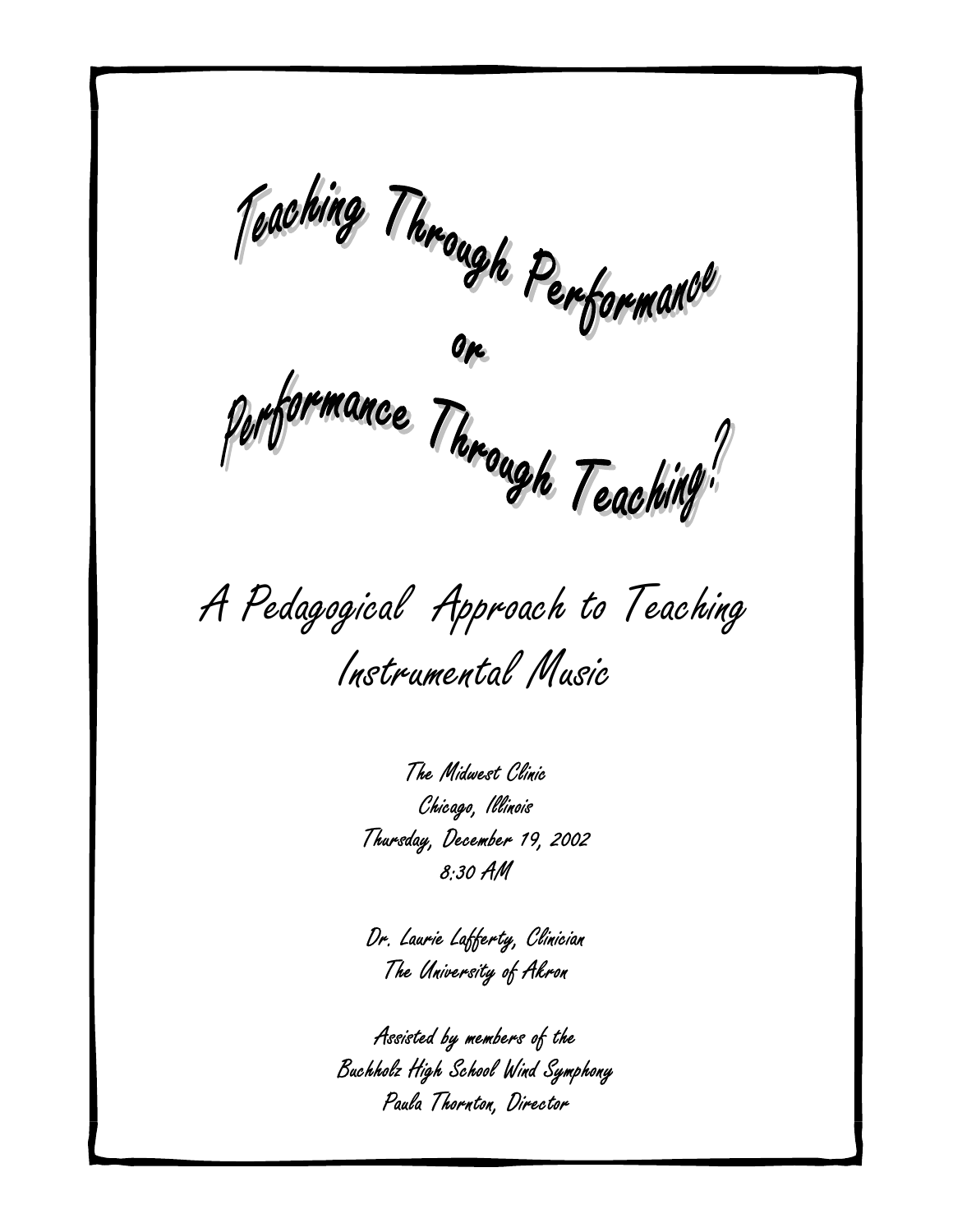#### **WHAT IS DRIVING OUR MUSIC EDUCATION CURRICULUM?**

- Numbers
- Sports ("Jock") Mentality
- Non-curricular objectives as primary course objectives
- **Literature**

#### **WHAT SHOULD BE DRIVING OUR MUSIC EDUCATION CURRICULUM?**

**Curriculum needs to be driven by a sound educational philosophy and good pedagogical practice** 

#### **GOOD PEDAGOGICAL PRACTICE MEANS:**

- Teaching and reinforcing correct embouchure, posture, hand position, breathing, and articulation which results in the development of good tone, technique, range, flexibility, and musicality.
- Teaching students to read, interpret and perform musical notation, i.e., teaching students to play with a steady pulse; read and play correct notes; memorize fingerings; count and play correct rhythms; and, recognize and respond appropriately to musical terms and symbols.
- Teaching students to make music (play literature) by applying the above skills to make music.

The literature is dictated by the curriculum not the curriculum by the literature.

# **A thorough, systematic warm-up can be used as the focal point for the development of fundamental playing skills**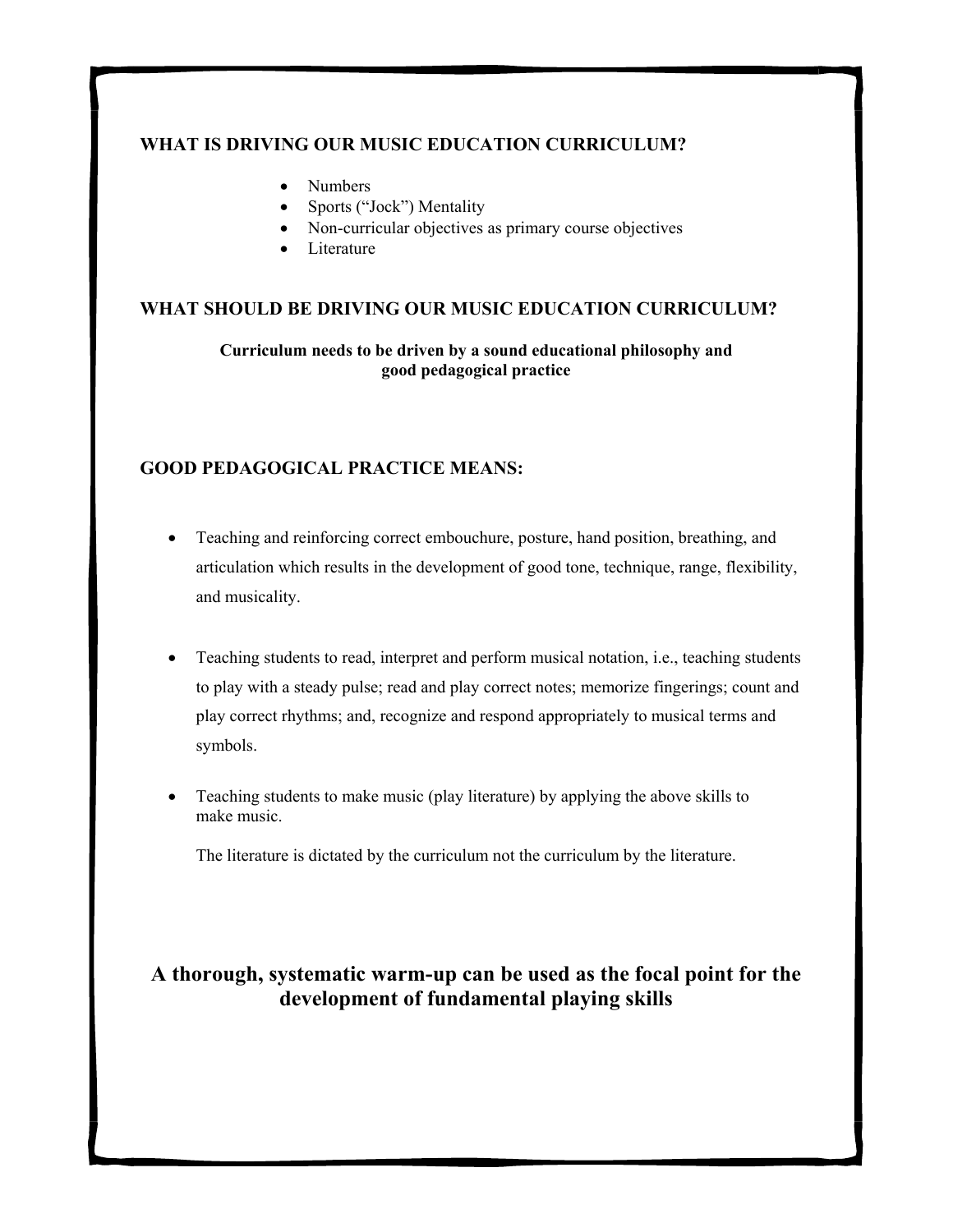# Instrumental Music Education What Should Our Students Learn?

Improved Intellectual Capacity

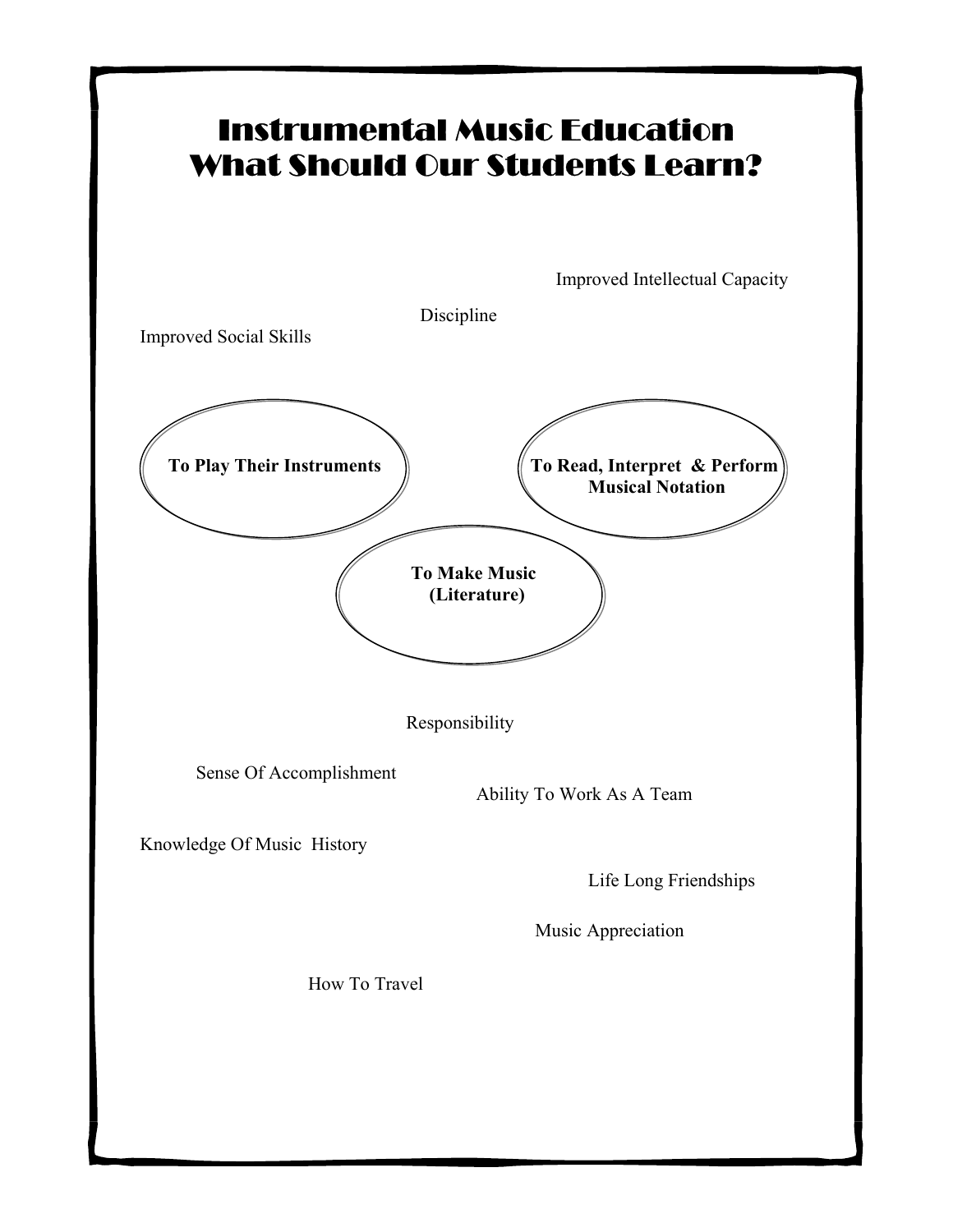# **Three Essential Components of a Rehearsal**

## **PART 1** Warm-up (think in terms of building)

#### **Purpose**

- Warm up muscles slowly and gently
- Bring focus to the rehearsal
- Establish a routine
- Reinforce fundamental playing position
- Provide the opportunity to develop and refine endurance, improve technique, and develop musical and listening skills through repetition
- Review previously learned material
- Tune

#### **A Warm up should contain the following:**

- Long Tones
- Lip Slurs/Arpeggios
- Scales:
- Listening exercises, number patterns, singing and tuning:
- Chorales

### **PART 2 Review Of Previously Learned Material And/Or Introduction Of New Concepts**

# **PART 3 Literature**

- Use above exercises to teach skills, use band music to apply the skills learned and work in depth on musical/aesthetic aspects of performance.
- In other words:

Don't let the band music dictate the curriculum.

Choose music that is technically accessible to the students so they can concentrate on a musical performance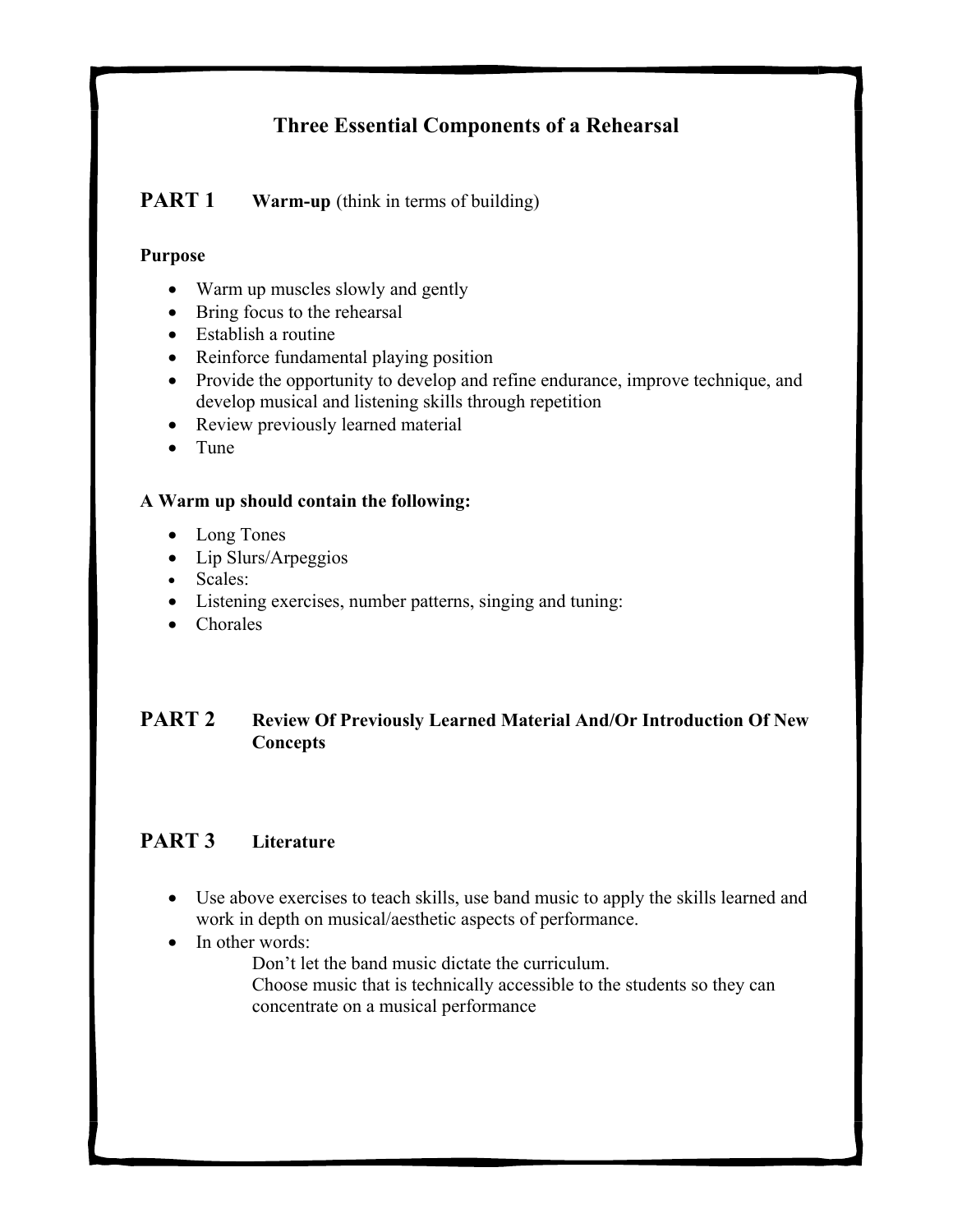Scales & arpeggios are the basis of at least 90% of all finger technique required in school bands and orchestras and form the foundations of all exercises intended to improve finger

dexterity.

Colwell & Goolsby, The Teaching of Instrumental Music,  $2^{ND}$  ed.

Beginning players must devote their concentration and most of their practice time developing the embouchure. Tone quality, pitch, range, endurance, and articulation depend upon the embouchure.

Colwell & Goolsby, The Teaching of Instrumental Music,  $2^{nd}$  ed.

Warm-up is not just a warm-up; it is a place to learn. We maintain, develop or extend an individual's and the group's ability and skill. Robert Foster

The warm-up is a period for daily embouchure training, during which habits can be established. The routine of long tones, lip slurs, technical exercises, and lyrical playing will accelerate development. Colwell & Goolsby, The Teaching of Instrumental Music,  $2^{ND}$  ed.

> Kids don't like what they can't play. Carl A. Bly, Lake Braddock H. S., VA.

> > Repetition is Mastery Marquerite Wilder

Musicality starts with the establishment of good tone and good technique. Good tone and good technique are obtained through the development of good embouchure, posture, and playing position. Laurie Lafferty

People teach the way they were taught, not the way they were taught to teach. (Anonymous)